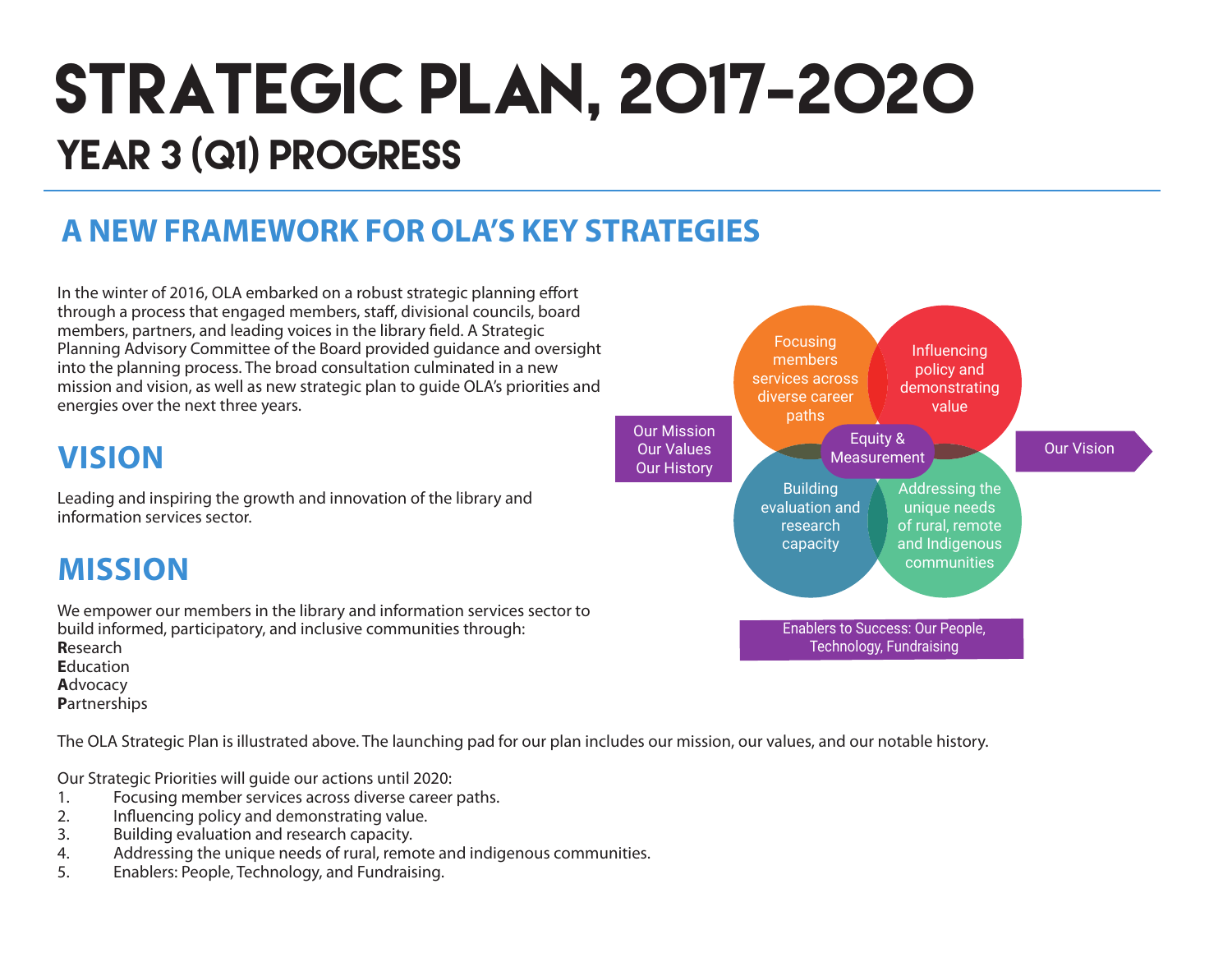## **STRATEGIC PRIORITY 1: FOCUSING MEMBER SERVICES ACROSS DIVERSE CAREER PATHS**

#### **GOALS**

Engage with library and information<br>specialists who work outside of tradit<br>libraries. specialists who work outside of traditional Engage with library and information<br>specialists who work outside of traditional libraries.<br>libraries.<br>members.



and information sector and early career<br>members



Engage with those new to the library<br>and information sector and early career<br>members.<br> $\bigcup_{\text{commuities of practice.}}$ <br>Repeated and develop improved platforms to support<br>communites of practice. and develop improved platforms to support communites of practice.

#### **OVERALL COMPLETED: 67%**

#### **WHAT WILL SUCCESS LOOK LIKE IN THREE YEARS?**

- **• Our membership reflects the broad range of environments in which library and information specialists are employed.**
- **• Early and new career members are well supported through our career and educational programs.**
- **• Members are able to access more leadership and management programming through OLA and partner organization.**
- **Vibrant and successful communites of practice stimulate rapid diffusion of innovation and best practices.**

### **STRATEGIC PRIORITY 2 : INFLUENCING POLICY AND DEMONSTRATING VALUE**

#### **GOALS**

**1Grow and focus OLA's advocacy and<br>
government relations strategy on target<br>
goals and define measures for assessing<br>
progress and success** government relations strategy on targeted progress and success.

# Grow and inspire a network of library<br>advocates at local and provincial levels.



Grow and inspire a network of library<br>advocates at local and provincial levels.<br>**3Expand the development and sharing of**<br>advocacy resources, tools, and strategies<br>member use at the local community leve advocacy resources, tools, and strategies for member use at the local community level.



 $\mathbf{0}$  %

#### **OVERALL COMPLETED: 44%**

#### **WHAT WILL SUCCESS LOOK LIKE IN THREE YEARS?**

- **• We have specific goals and measures for advocacy work that meets the needs of our members.**
- **• We work collaboratively with multiple partners and share the advocacy agenda.**
- We have a broad network of library advocates who are actively engaged in building and implementing our advocacy initiatives.
- **• Our members have access to a range of content to support their local advocacy work.**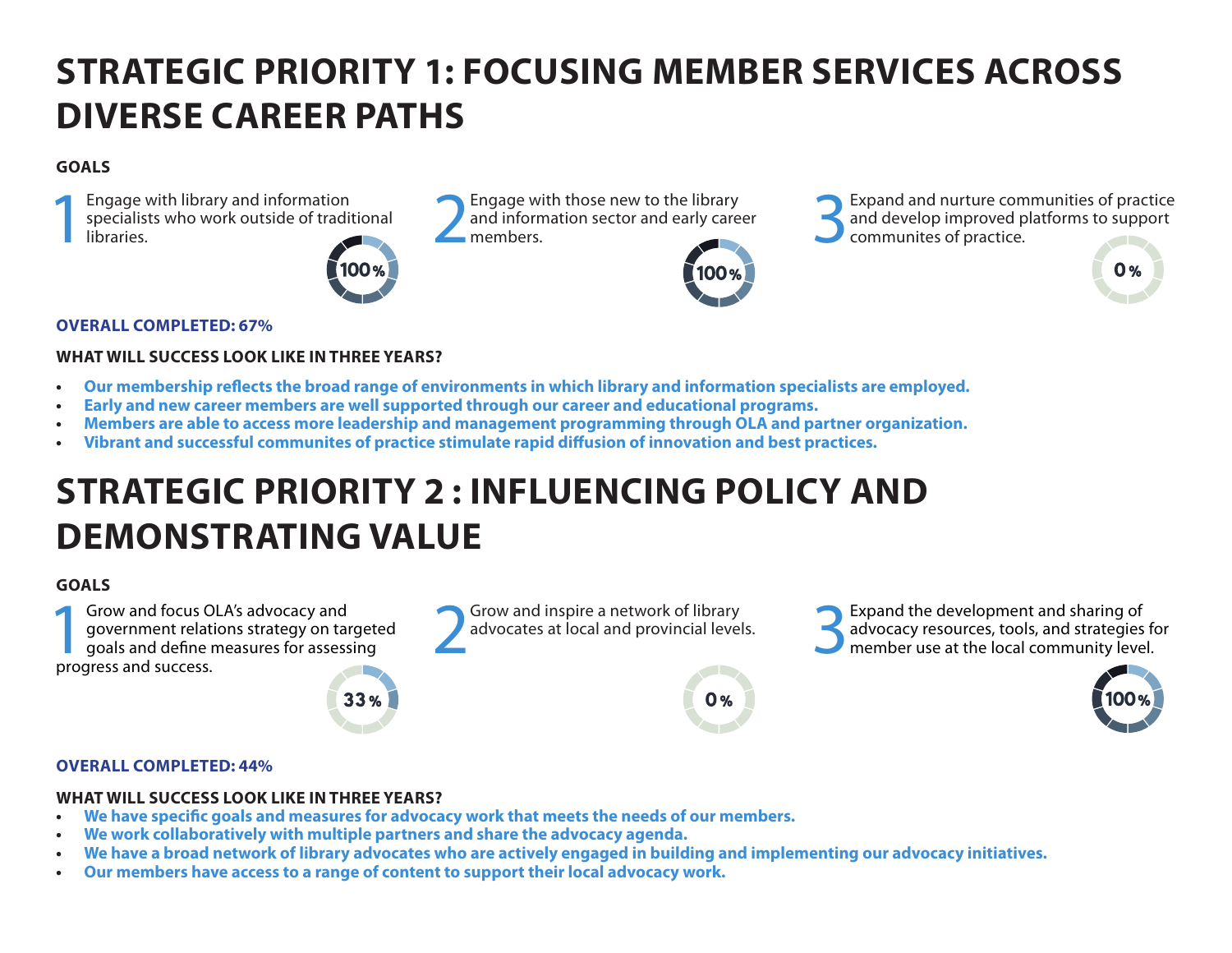## **STRATEGIC PRIORITY 3: BUILDING EVALUATION AND RESEARCH CAPACITY**

#### **GOALS**



#### **OVERALL COMPLETED: 33%**

#### **WHAT WILL SUCCESS LOOK LIKE IN THREE YEARS?**

- **• We have a solid strategy created by our members that includes identifying research priorities annually, meeting intended outcomes, securing research resources and partners, and effectively disseminating research reports.**
- **• Our education and training initiatives in areas of measurement and evaluation are well subscribed.**
- **OLA has integrated evaluation and research across many of its programs and members services.**

### **STRATEGIC PRIORITY 4 : ADDRESSING THE UNIQUE NEEDS OF RURAL, REMOTE AND INDIGENOUS COMMUNITIES**

#### **GOALS**

Identify the needs and requirements of rural, northern, and remote communities.

Identify the needs and requirements of rural,<br>
northern, and remote communities.<br> **EXECUTES TO DEALLY A PERIMEDIATE PARTLE PARTLE PARTLE PARTLE PARTLE PARTLE PARTLE PARTLE PARTLE PARTLE PARTLE PARTLE PARTLE PARTLE PARTLE P** other organizations and associations to minimize duplication of effort and maximize resources to these communities.

Solution of the set of and service access for libraries of all type in smaller, rural, or remote communities and service access for libraries of all types in smaller, rural, or remote communities, including Ontario's Indigenous communities.



#### **OVERALL COMPLETED: 33%**

#### **WHAT WILL SUCCESS LOOK LIKE IN THREE YEARS?**

**• A rural, remote, and Indigenous communities plan is created and deployed.**

 $0%$ 

- Libraries of all types (public, school, academic, health, special) in small, rural or remote communities have access to services tailored to their **unique communities.**
- **• More members from small, rural, and remote communities access educational programs, volunteer and engage in workshops and committees.**